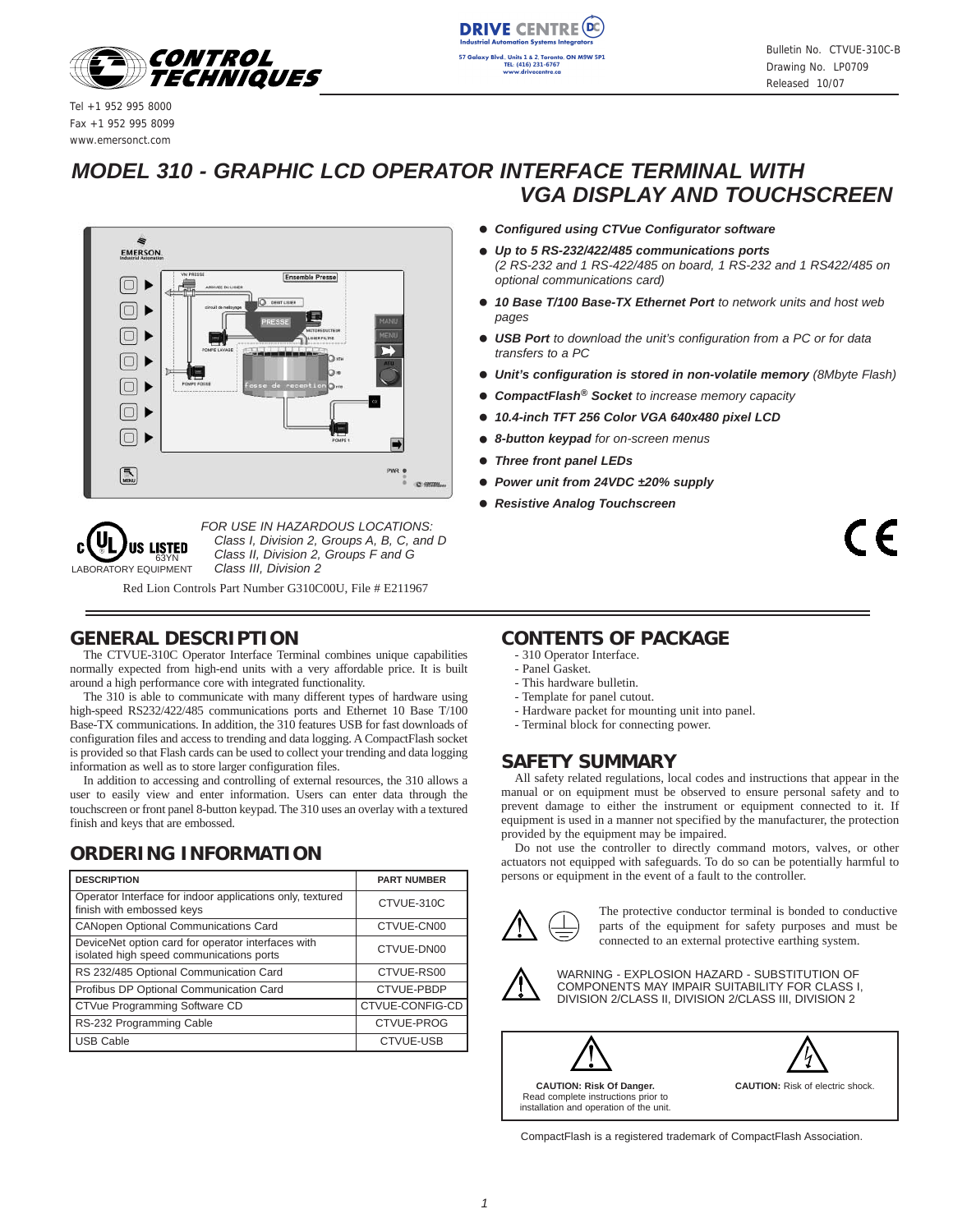# **SPECIFICATIONS**

#### 1. **POWER REQUIREMENTS**:

+24 VDC ±20% @ 33 W maximum.

Must use Class 2 or SELV rated power supply.

Power connection via removable three position terminal block. *Notes:* 

- *1. The front panel PWR LED indicates power.*
- *2. The 310's circuit common is not connected to the enclosure of the unit. See "Connecting to Earth Ground" in the section "Installing and Powering the 310."*
- 2. **BATTERY**: Lithium coin cell. Typical lifetime of 10 years.

#### 3. **LCD MODULE DISPLAYS**:

| <b>MODEL</b>      | 310            |
|-------------------|----------------|
| SIZE              | 10.4-inch      |
| TYPE              | <b>TFT</b>     |
| COLORS            | 256 VGA        |
| <b>PIXELS</b>     | 640 X 480      |
| <b>BRIGHTNESS</b> | 350 $cd/m2$    |
| BACKLIGHT*        | 50,000 HR TYP. |

- \*Lifetime at room temperature. Refer to "Display" in the "Software/Unit Operation" section.
- 4. **8-KEY KEYPAD**: for on-screen menus.
- 5. **TOUCHSCREEN**: Resistive analog
- 6. **MEMORY**:

**On Board User Memory**: 8 Mbyte of onboard non-volatile Flash memory. **Memory Card**: CompactFlash Type II slot for Type I and Type II CompactFlash cards.

7. **COMMUNICATIONS**:

**USB Port**: Adheres to USB specification 1.1. Device only using Type B connection.

WARNING - DO NOT CONNECT OR DISCONNECT CABLES WHILE POWER IS APPLIED UNLESS AREA IS KNOWN TO BE NON-HAZARDOUS. USB PORT IS FOR SYSTEM SET-UP AND DIAGNOSTICS AND IS NOT INTENDED FOR PERMANENT CONNECTION.

**Serial Ports**: Format and Baud Rates for each port are individually software programmable up to 115,200 baud.

PGM Port: RS232 port via RJ12.

- COMMS Ports: RS422/485 port via RJ45, and RS232 port via RJ12.
- DH485 TXEN: Transmit enable; open collector,  $V_{OH} = 15$  VDC,  $V_{OL} = 0.5$  V @ 25 mA max.

*Note: For additional information on the communications or signal common and connections to earth ground please see the "Connecting to Earth Ground" in the section "Installing and Powering the 310."* **Ethernet Port**: 10 BASE-T / 100 BASE-TX

RJ45 jack is wired as a NIC (Network Interface Card).

#### 8. **ENVIRONMENTAL CONDITIONS**:

**Operating Temperature Range**: 0 to 50°C

**Storage Temperature Range**: -20 to 70°C

**Operating and Storage Humidity**: 80% maximum relative humidity (noncondensing) from 0 to 50°C.

**Altitude**: Up to 2000 meters.

#### 9. **CERTIFICATIONS AND COMPLIANCES**:

- **SAFETY** Red Lion Controls Part Number: G310C00U
- UL Recognized Component, File #E179259, UL61010-1, CSA 22.2 No.61010-1 Recognized to U.S. and Canadian requirements under the Component Recognition Program of Underwriters Laboratories, Inc.
- UL Listed, File #E211967, UL61010-1, UL1604, CSA 22.2 No. 61010.1, CSA 22.2 No. 213-M1987

LISTED by Und. Lab. Inc. to U.S. and Canadian safety standards

- Type 4X Indoor Enclosure rating (Face only), UL50
- IECEE CB Scheme Test Certificate #US/9737/UL,
	- CB Scheme Test Report #E179259-V01-S04

Issued by Underwriters Laboratories Inc.

IEC 61010-1, EN 61010-1: Safety requirements for electrical equipment for measurement, control, and laboratory use, Part 1.

#### IP66 Enclosure rating (Face only), IEC 529 **ELECTROMAGNETIC COMPATIBILITY**

Emissions and Immunity to EN 61326: Electrical Equipment for Measurement, Control and Laboratory use.

#### **Immunity to Industrial Locations:**

| Electrostatic discharge   | EN 61000-4-2 | Criterion A            |
|---------------------------|--------------|------------------------|
|                           |              | 4 kV contact discharge |
|                           |              | 8 kV air discharge     |
| Electromagnetic RF fields | EN 61000-4-3 | Criterion A            |
|                           |              | 10 V/m                 |
| Fast transients (burst)   | EN 61000-4-4 | Criterion A            |
|                           |              | 2 kV power             |
|                           |              | 2 kV signal            |
| Surge                     | EN 61000-4-5 | Criterion A            |
|                           |              | 1 kV L-L,              |
|                           |              | 2 kV L&N-E power       |
| RF conducted interference | EN 61000-4-6 | Criterion B            |
|                           |              | 3 V/rms                |
| <b>Emissions:</b>         |              |                        |
| Emissions                 | EN 55011     | Class A                |

*Notes:*

*1. Criterion A: Normal operation within specified limits.*

*2. Criterion B: Temporary loss of performance from which the unit selfrecovers.*

10. **CONNECTIONS**: Compression cage-clamp terminal block.

Wire Gage: 12-30 AWG copper wire Torque: 5-7 inch-pounds (56-79 N-cm)

- 11. **CONSTRUCTION**: Steel rear metal enclosure with NEMA 4X/IP66 for indoor use aluminum front plate when correctly fitted with the gasket provided. Installation Category II, Pollution Degree 2.
- 12. **MOUNTING REQUIREMENTS**: Maximum panel thickness is 0.25" (6.3 mm). For NEMA 4X/IP66 for indoor use sealing, a steel panel with a minimum thickness of 0.125" (3.17 mm) is recommended.

**Maximum Mounting Stud Torque**: 17 inch-pounds (1.92 N-m)

13. **WEIGHT**: 5.53 lbs (2.51 Kg)

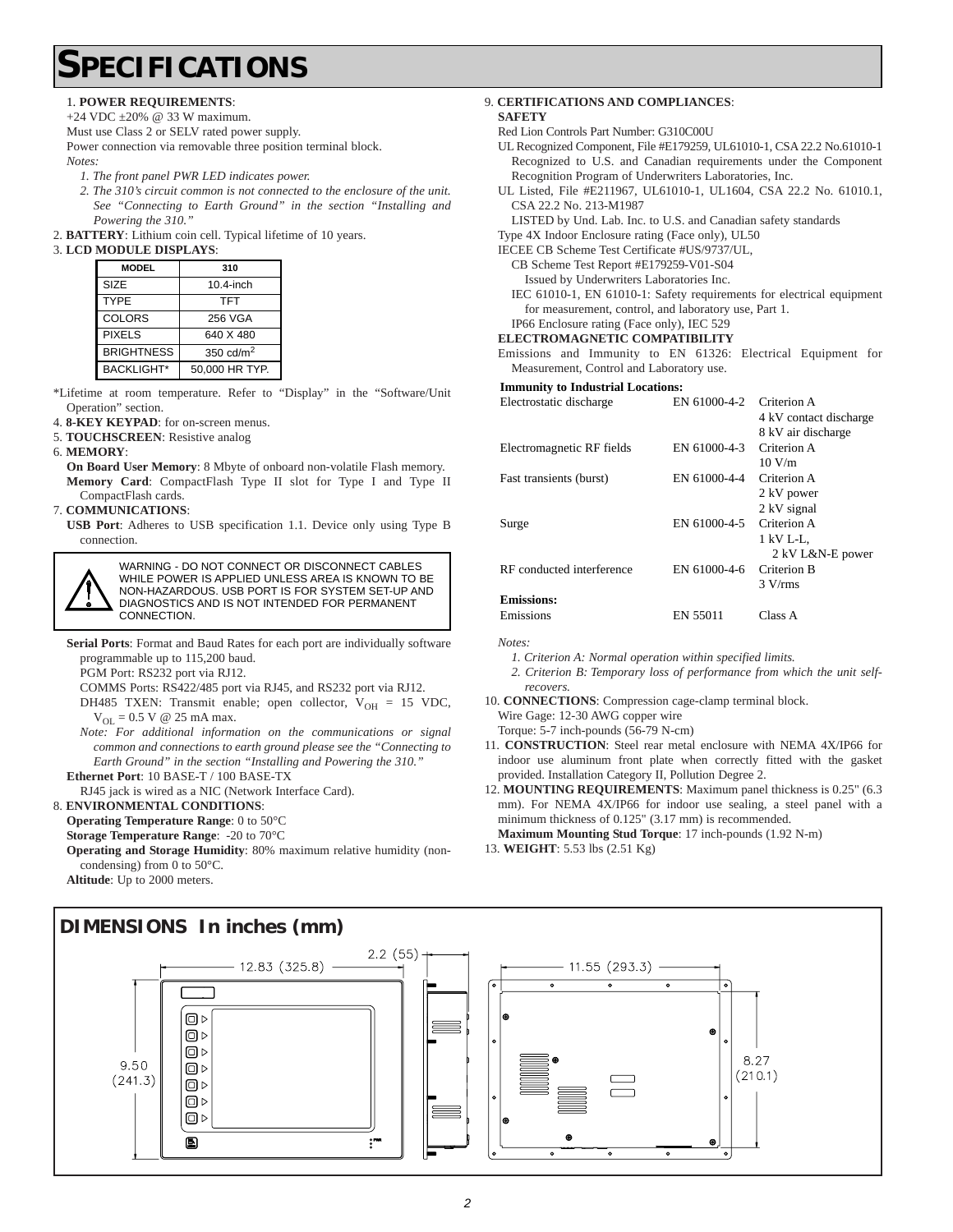# **INSTALLING AND POWERING THE 310**

## **MOUNTING INSTRUCTIONS**

This operator interface is designed for through-panel mounting. A panel cutout diagram and a template are provided. Care should be taken to remove any loose material from the mounting cut-out to prevent that material from falling into the operator interface during installation. A gasket is provided to enable sealing to NEMA 4X/IP66 indoor use specification. Install the 14 kep nuts provided and tighten evenly for uniform gasket compression.

*Note: Tightening the kep nuts beyond a maximum of 17 inch-pounds (1.92 N-m) may cause damage to the front panel.*



*All tolerances ±0.010" (±0.25 mm).*

ALL NONINCENDIVE CIRCUITS MUST BE WIRED USING DIVISION 2 WIRING METHODS AS SPECIFIED IN ARTICLE 501- 4 (b), 502-4 (b), AND 503-3 (b) OF THE NATIONAL ELECTRICAL CODE, NFPA 70 FOR INSTALLATION WITHIN THE UNITED STATES, OR AS SPECIFIED IN SECTION 19-152 OF CANADIAN ELECTRICAL CODE FOR INSTALLATION IN CANADA.

## **CONNECTING TO EARTH GROUND**



The protective conductor terminal is bonded to conductive parts of the equipment for safety purposes and must be connected to an external protective earthing system.

Each 310 has a chassis ground terminal on the back of the unit. Your unit should be connected to earth ground (protective earth).

The chassis ground is not connected to signal common of the unit. Maintaining isolation between earth ground and signal common is not required to operate your unit. But, other equipment connected to this unit may require isolation between signal common and earth ground. *To maintain isolation between signal common and earth ground care must be taken when connections are made to the unit.* For example, a power supply with isolation between its signal common and earth ground must be used. Also, plugging in a USB cable may connect signal common and earth ground.<sup>1</sup>

<sup>1</sup> USB's shield may be connected to earth ground at the host. USB's shield in turn may also be connected to signal common.

## **POWER SUPPLY REQUIREMENTS**

The 310 requires a 24 VDC power supply rated at 33 W. Your unit may draw considerably less the rated power depending upon the options being used. As additional features are used your unit will draw increasing amounts of power. Items that could cause increases in current are additional communications, optional communications card, CompactFlash card, and other features programmed through CTVue.

In any case, it is very important that the power supply is mounted correctly if the unit is to operate reliably. Please take care to observe the following points:

- The power supply must be mounted close to the unit, with usually not more than 6 feet (1.8 m) of cable between the supply and the operator interface. Ideally, the shortest length possible should be used.
- The wire used to connect the operator interface's power supply should be at least 22-gage wire. If a longer cable run is used, a heavier gage wire should be used. The routing of the cable should be kept away from large contactors, inverters, and other devices which may generate significant electrical noise.
- A power supply with a Class 2 or SELV rating is to be used. A Class 2 or SELV power supply provides isolation to accessible circuits from hazardous voltage levels generated by a mains power supply due to single faults. SELV is an acronym for "safety extra-low voltage." Safety extra-low voltage circuits shall exhibit voltages safe to touch both under normal operating conditions and after a single fault, such as a breakdown of a layer of basic insulation or after the failure of a single component has occurred.

# **COMMUNICATING WITH THE 310**

#### **PROGRAMMING A 310**

The 310 is programmed using CTVue Configurator software. The software is available as a free download from Control Techniques' website, or it can be ordered on CD. Updates to the software for new features and drivers are posted on the website as they become available. By programming the 310 using the latest version of the software, you are assured that your unit has the most up to date feature set. The software can program the 310 through the RS232 PGM port, USB port, or CompactFlash.

The USB port is connected using a standard USB cable with a Type B connector. The driver needed to use the USB port will be installed with the software. If this driver has not been installed, it can be downloaded from the website.

The RS232 PGM port uses a programming cable made by Control Techniques to connect to the DB9 COM port of your computer. If you choose to make your own cable, use the "310 Port Pin Out Diagram" for wiring information.

The CompactFlash can be used to program a CTVue by placing a configuration file and firmware on the CompactFlash card. The card is then inserted into the target CTVue and powered. Refer to the CTVue literature for more information on the proper names and locations of the files.

## **USB, DATA TRANSFERS FROM THE**



WARNING - DO NOT CONNECT OR DISCONNECT CABLES WHILE POWER IS APPLIED UNLESS AREA IS KNOWN TO BE NON-HAZARDOUS. USB PORT IS FOR SYSTEM SET-UP AND DIAGNOSTICS AND IS NOT INTENDED FOR PERMANENT CONNECTION.

#### **COMPACTFLASH CARD**

In order to transfer data from the CompactFlash card via the USB port, a driver must be installed on your computer. This driver is installed with CTVue Configurator and is located in the folder C:\Program Files\Control Techniques\CTVUE \Device\ after CTVue Configurator is installed. This may have already been accomplished if your 310 was configured using the USB port.

Once the driver is installed, connect the 310 to your PC with a USB cable, and follow "Mounting the CompactFlash" instructions in the CTVue Configurator user manual.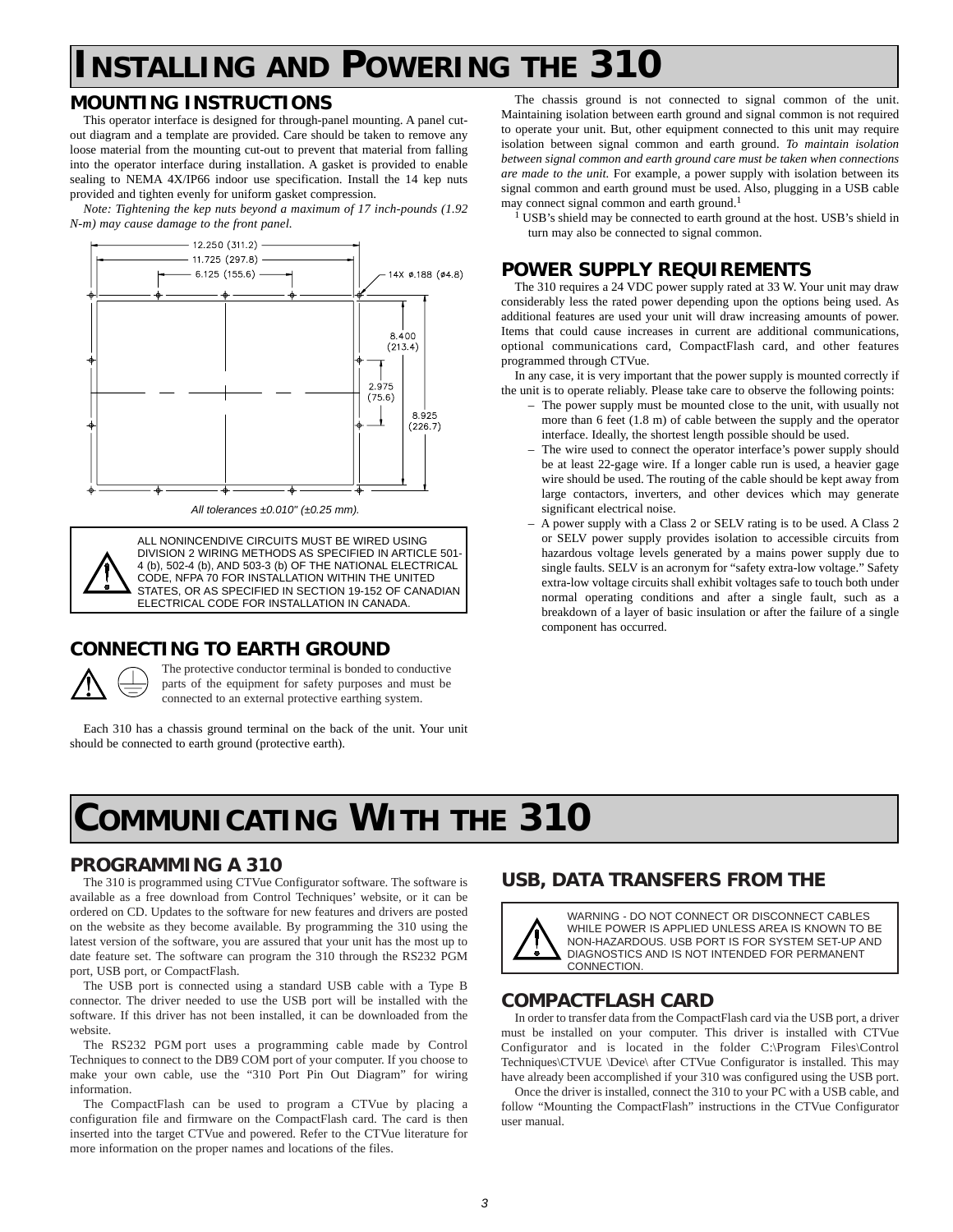#### **ETHERNET COMMUNICATIONS**

Ethernet communications can be established at either 10 BASE-T or 100 BASE-TX. The 310 unit's RJ45 jack is wired as a NIC (Network Interface Card). For example, when wiring to a hub or switch use a straight-through cable, but when connecting to another NIC use a crossover cable.

The Ethernet connector contains two LEDs. A yellow LED in the upper right, and a bi-color green/amber LED in the upper left. The LEDs represent the following statuses.

| <b>LED COLOR</b>    | <b>DESCRIPTION</b>         |
|---------------------|----------------------------|
| <b>YELLOW</b> solid | Link established.          |
| YELLOW flashing     | Data being transferred.    |
| <b>GREEN</b>        | 10 BASE-T Communications   |
| AMBER               | 100 BASE-TX Communications |

The CTVue manual contains additional information on Ethernet communications.

#### **RS232 PORTS**

The 310 has two RS232 ports. There is the PGM port and the COMMS port. Although only one of these ports can be used for programming, both ports can be used for communications with a PLC.

The RS232 PGM port can be used for either master or slave protocols with any 310 configuration.

| <b>Connections</b> |             |                |            |
|--------------------|-------------|----------------|------------|
| CTVue: RJ12        | Name        | PC: DB9        | Name       |
| 4                  | <b>COMM</b> | 1              | <b>DCD</b> |
| 5                  | Tx          | 2              | <b>Rx</b>  |
| $\overline{2}$     | Rx          | 3              | Tx         |
|                    | N/C         | $\overline{4}$ | <b>DTR</b> |
| 3                  | <b>COM</b>  | 5              | GND        |
|                    | N/C         | 6              | <b>DSR</b> |
| 1                  | <b>CTS</b>  | $\overline{7}$ | <b>RTS</b> |
| 6                  | <b>RTS</b>  | 8              | <b>CTS</b> |
|                    | N/C         | 9              | RI         |



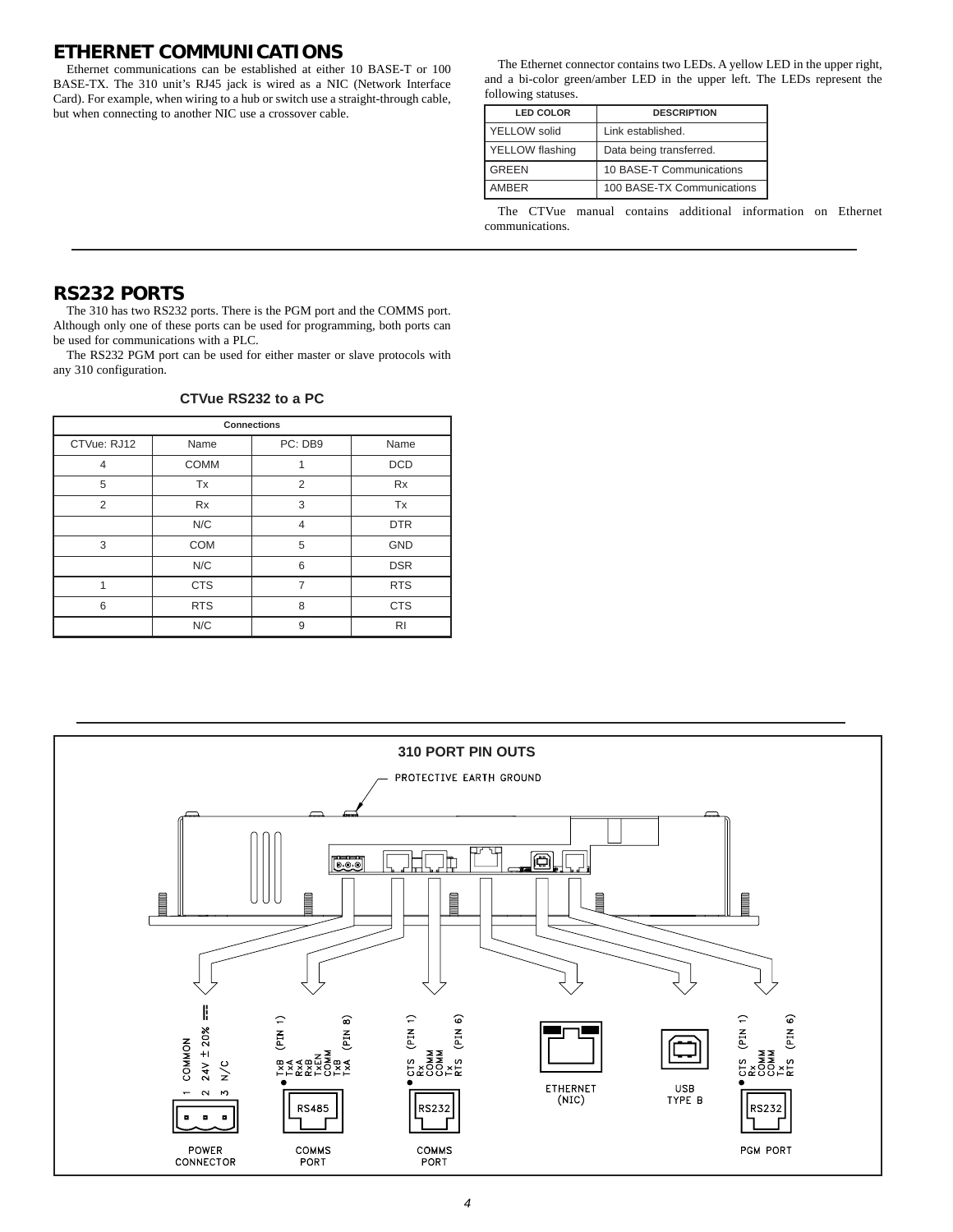#### **RS422/485 COMMS PORT**

The 310 has one RS422/485 port. This port can be configured to act as either RS422 or RS485.



# **SOFTWARE/UNIT OPERATION**

#### **CTVue CONFIGURATOR SOFTWARE**

CTVue Configurator software is available as a free download from Control Techniques' website or it can be ordered on a CD, see "Ordering Information" for part number. The latest version of the software is always available from the website, and updating your copy is free.

#### **DISPLAY**

This operator interface uses a liquid crystal display (LCD) for displaying text and graphics. The display utilizes a cold cathode fluorescent tube (CCFL) for lighting the display. The CCFL tubes can be dimmed for low light conditions.

These CCFL tubes have a limited lifetime. Backlight lifetime is based upon the amount of time the display is turned on at full intensity. Turning the backlight off when the display is not in use can extend the lifetime of your backlight. This can be accomplished through the CTVue Configurator software when programming your unit.

#### **KEYPAD**

The 310 keypad consists of eight keys for on-screen menus.

#### **TOUCHSCREEN**

This operator interface utilizes a resistive analog touchscreen for user input. The unit will only produce an audible tone (beep) when a touch on an active touchscreen cell in sensed. The touchscreen is fully functional as soon as the operator interface is initialized, and can be operated with gloved hands.

# **BACKLIGHT REPLACEMENT**



#### **CAUTION:**

Backlight is not field replaceable. Unit must be returned to Control Techniques for repair.

#### **DH485 COMMUNICATIONS**

The 310's RS422/485 COMMS port can also be used for Allen Bradley DH485 communications.

**WARNING**: **DO NOT** use a standard DH485 cable to connect this port to Allen Bradley equipment.

**CTVue to AB SLC 500**

| <b>Connections</b> |             |                |                 |
|--------------------|-------------|----------------|-----------------|
| RJ45: CTVue        | Name        | RJ45: A-B      | Name            |
|                    | <b>TxB</b>  | 1              | A               |
| $\overline{2}$     | <b>TxA</b>  | $\overline{2}$ | в               |
| 3, 8               | <b>RxA</b>  |                | 24 <sub>V</sub> |
| 4, 7               | <b>RxB</b>  |                | <b>COMM</b>     |
| 5                  | <b>TxEN</b> | 5              | <b>TxEN</b>     |
| 6                  | <b>COMM</b> | 4              | <b>SHIELD</b>   |
| 4, 7               | <b>TxB</b>  |                | <b>COMM</b>     |
| 3, 8               | TxA         |                | <b>24V</b>      |

#### **FRONT PANEL LEDS**

There are three front panel LEDs. Shown below is the default status of the LEDs.

| <b>LED</b>                        | <b>INDICATION</b>                                                                                                                                             |
|-----------------------------------|---------------------------------------------------------------------------------------------------------------------------------------------------------------|
|                                   | RED (TOP, LABELED "PWR")                                                                                                                                      |
| <b>FLASHING</b>                   | Unit is in the boot loader, no valid configuration is loaded. <sup>1</sup>                                                                                    |
| <b>STEADY</b>                     | Unit is powered and running an application.                                                                                                                   |
| YELLOW (MIDDLE)                   |                                                                                                                                                               |
| OFF                               | No CompactFlash card is present.                                                                                                                              |
| <b>STEADY</b>                     | Valid CompactFlash card present.                                                                                                                              |
| <b>FLASHING</b><br><b>RAPIDLY</b> | CompactFlash card being checked.                                                                                                                              |
| <b>FLICKERING</b>                 | Unit is writing to the CompactFlash, either because it is storing<br>data, or because the PC connected via the USB port has<br>locked the drive. <sup>2</sup> |
| <b>FLASHING</b><br><b>SLOWLY</b>  | Incorrectly formatted CompactFlash card present.                                                                                                              |
| <b>GREEN (BOTTOM)</b>             |                                                                                                                                                               |
| <b>FLASHING</b>                   | A tag is in an alarm state.                                                                                                                                   |
| <b>STEADY</b>                     | Valid configuration is loaded and there are no alarms present.                                                                                                |

<sup>1</sup> The operator interface is shipped without a configuration. After downloading a configuration, if the light remains in the flashing state continuously, try cycling power. If the LED still continues to flash, try downloading a configuration again.

<sup>2</sup> Do not turn off power to the unit while this light is flickering. The unit writes data in two minute intervals. Later Microsoft operating systems will not lock the drive unless they need to write data; Windows 98 may lock the drive any time it is mounted, thereby interfering with logging. Refer to "Mounting the CompactFlash" in the CTVue Configurator User Manual.

#### **TROUBLESHOOTING YOUR 310**

If for any reason you have trouble operating, connecting, or simply have questions concerning your new 310, contact Control Techniques' technical support. For contact information, refer to the front page of this bulletin for phone and fax numbers.

> EMAIL: info@emersonct.com Web Site: http://www.emersonct.com